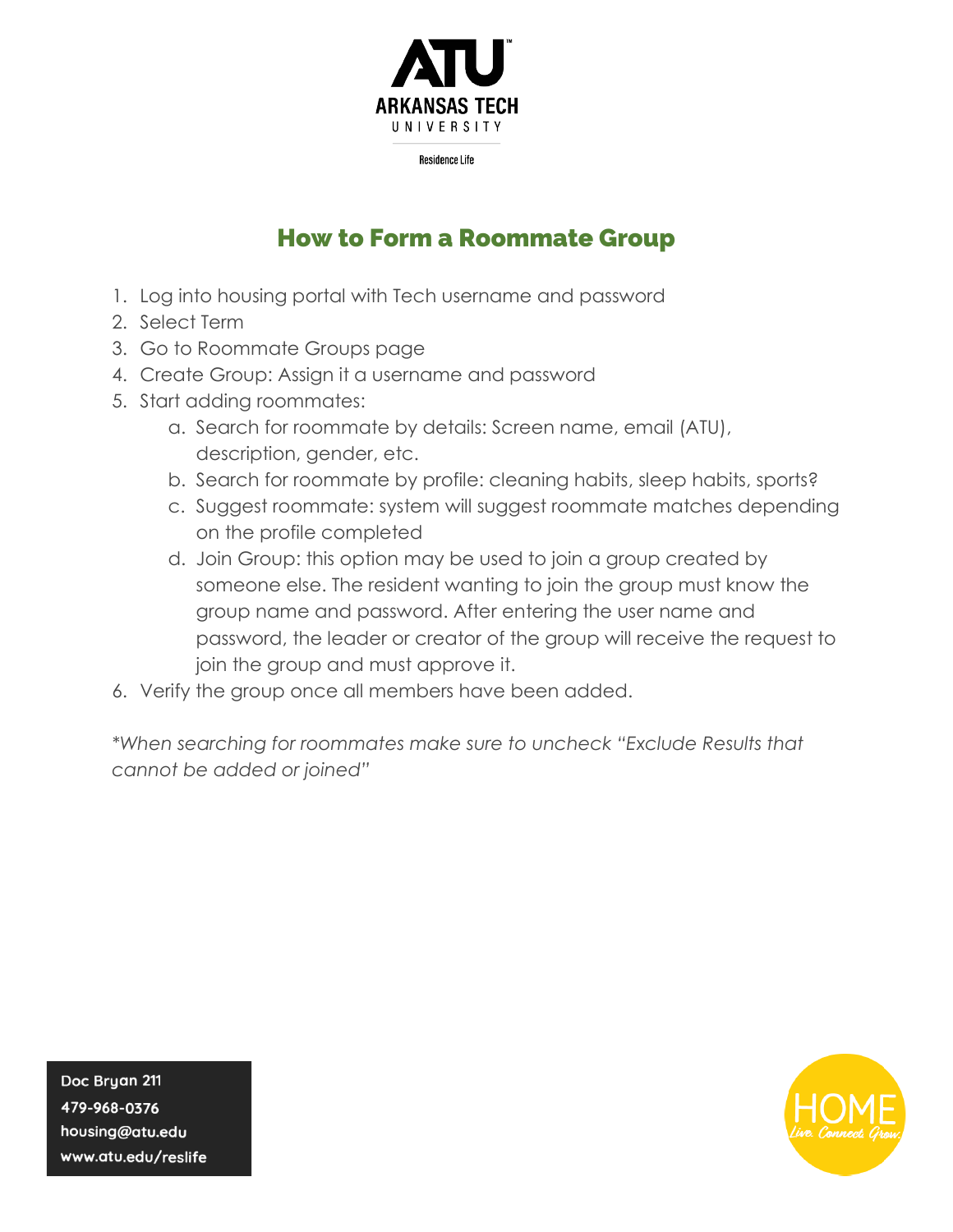

**Residence Life** 

## How to Select a Room for a Roommate Group

Before selecting a room as a roommate group, roommate members must have received a timeslot *(date and time when room selection opens)* to their ATU email address.

- 1. Log into the housing portal with Tech username and password
- 2. Select term
- 3. Go to Room Selection page
- 4. Search and select rooms in your desired location/type (single/double/triple/quad).
	- a. If roommate group has 5 members, more than one space may be selected but ONLY in the same unit. For instance, the "Techie" roommate group has 5 members. Lauren, who everyone agreed would make the room selection for the group, can select Nutt Suite 323 Quad and Nutt Suite 323 Singles. It has to be Nutt 323. It cannot be Nutt 323 and Nutt 109 or anything else.
	- b. Make sure there are enough beds in that room for all members.
- 5. Assign beds to roommate group members. Click on dropdown under each member name and assign beds. Click on ASSIGN BEDS.
- 6. Confirm room selection. Click Save & Continue. This step is important to finish room selection.

Doc Bryan 211 479-968-0376 housing@atu.edu www.atu.edu/reslife